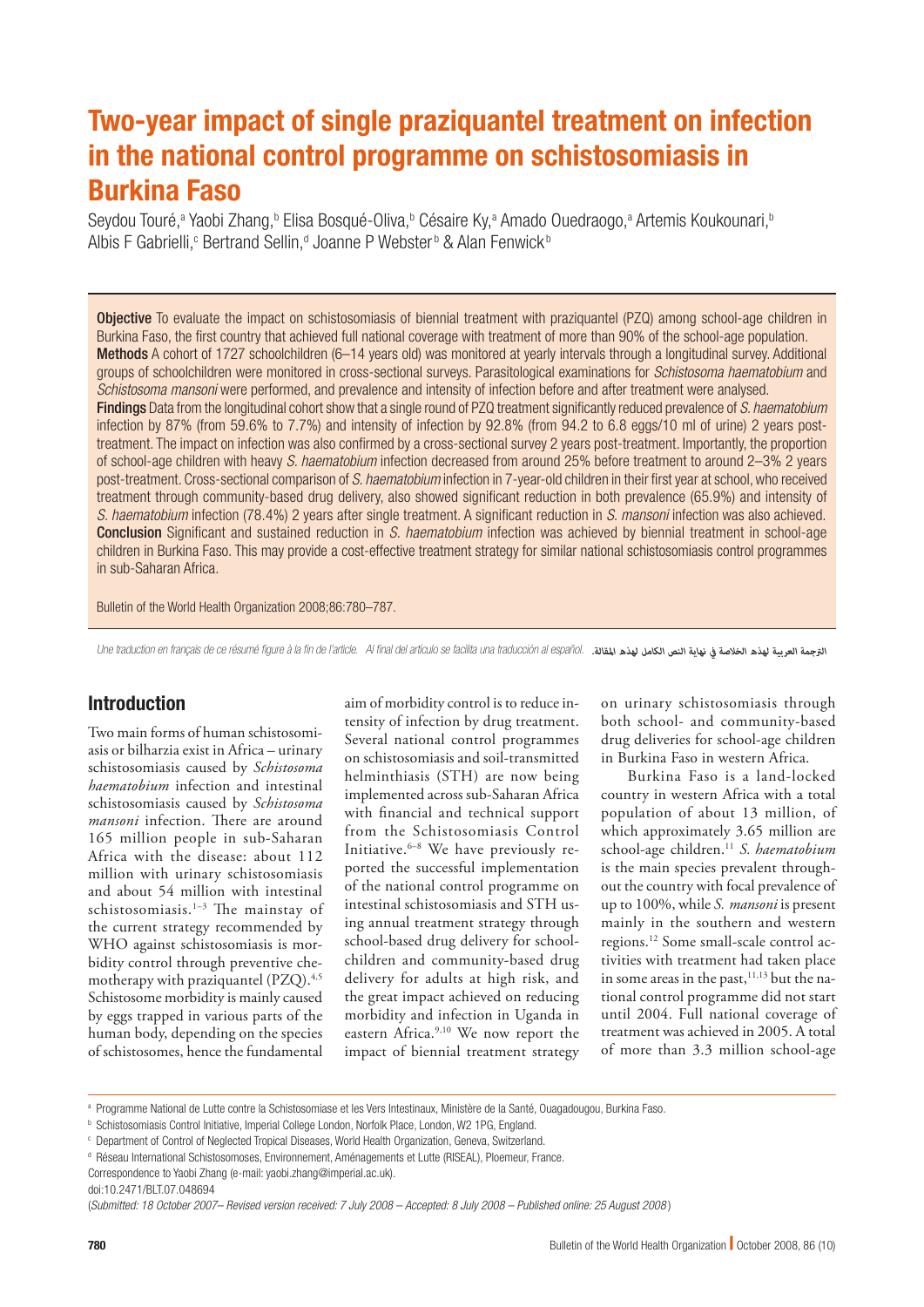#### Seydou Touré et al.

children received their first treatment, representing 90.8% of the estimated school-age population in the country.<sup>11</sup> Our results at one year post-treatment showed that treatment significantly reduced infection and morbidity by *S. haematobium*. 14 The current paper presents the parasitological impact of a single treatment on schistosomiasis 2 years after treatment.

# **Methods**

#### National control programme

Details about the national schistosomiasis control programme supported by the Schistosomiasis Control Initiative were described elsewhere.<sup>7,11</sup> The control strategy adopted by the Ministry of Health was modified from the WHO guidelines and involved treatment once every two years to all school-age children  $(5-15$  years old).<sup>4,5</sup> Synergistic treatment for STH was also given to those who received treatment for schistosomiasis. The first treatment with PZQ and albendazole was implemented during 2004 and 2005 in a staggered two-phased campaign. Due to the low school enrolment rate in Burkina Faso, treatment was carried out both through schools and communities targeting school-age children not attending school. As described previously,<sup>11</sup> the treatment campaign was coordinated and supervised by the Ministry of Health staff, involving education authorities and local communities. A specific national 'treatment week' was designated in October each year and health personnel at each level (regional, district and dispensary) were mobilized. Drug delivery in schools was carried out by trained school teachers. To reach non-enrolled children, health workers and community drug distributors formed fixed units at dispensary and mobile units that visited villages or hamlets seeking school-age children not attending school. Treatment against schistosomiasis was delivered using the WHO dose pole method for PZQ  $(600 \text{ mg }$  tablets).<sup>15</sup> A single dose of albendazole (400 mg) was used against STH.

### Monitoring survey design

The monitoring survey was carried out among enrolled schoolchildren in selected schools due to logistic reasons. For the longitudinal surveys, sample size calculation and cohort design have

been described elsewhere.14,16 Briefly, overall sample size was calculated with an expected reduction of 70% in mean intensity for *S. haematobium* over a 2-year period using the EpiSchisto software tool (available at: [http://www.](http://www.schoolsandhealth.org) [schoolsandhealth.org](http://www.schoolsandhealth.org)). An overall dropout rate of 40% over the course of the monitoring period was also allowed. Sentinel schools were randomly selected from all schools in four priority regions targeted in 2004. Within each school, 180 children were selected randomly from each of the 7-, 8- and 11-yearold groups with approximately equal numbers of boys and girls in each age group. However, due to number and gender restrictions in each age group in each school, the actual age range was expanded to 6–14 years. Where the total number was not met in one school, the closest school with the same ecological conditions was selected. As a result, a cohort of 1727 schoolchildren was randomly selected at baseline from 16 schools. The cohort children were examined at baseline and followed up 1 year post-treatment (in 2005) and 2 years post-treatment (in 2006). At each follow-up, additional sevenyear-old first-year new students (approximately 10 boys and 10 girls) from each sentinel school were randomly selected and examined. These children were expected to have been targeted for treatment through the communitybased drug delivery before they joined the schools. Infection status in these children should represent the quality of community-based treatment.

In addition to the cohort follow-up, a cross-sectional survey was conducted during the second follow-up (2 years post-treatment), in which a group of children (7–14 years old) outside the original cohort were randomly selected and examined in the sentinel schools. The number, age and sex structures were matched to those in the cohort who were present at the second follow-up in each school. Infection status in these children should represent the quality of treatment in children outside cohorts in schools, to confirm and validate the cohort data, i.e. no preferred treatment was given to cohort children.

Parasitic infection status of each child was determined by parasitological examinations. Crosschecking was carried out for quality control. Monitoring activities received ethical clearance from the National Health System Local

#### Research Schistosomiasis treatment in Burkina Faso

Research Ethics Committee of St Mary's Hospital, London, as well as approval from the Ministry of Health of Burkina Faso. Written informed consent was obtained from head teachers at each school with prior agreements from parents or guardians.

## Parasitological diagnosis *Urine examination*

One urine specimen was collected from each child to determine *S. haematobium* infection using the filtration method and microscopy. Generally, specimens were collected around noon (between approximately 10:00 and 13:00), 10 ml of urine was filtered through a nylon filter (pore size 12 μm, Millipore, United Kingdom) and the number of eggs counted under a microscope. For specimens of less than 10 ml, the volumes were measured before filtration and the number of eggs per 10 ml calculated. Intensity of *S. haematobium* infection was expressed as number of eggs per 10 ml of urine (e/10 ml).

## *Stool examination*

A single stool sample was collected from each child. Duplicate Kato–Katz slides were prepared from each sample and examined on the same day to determine *S. mansoni* infections. Eggs were counted and individual intensity of infection was expressed as eggs per gram of faeces (epg) calculated as the arithmetic mean of the two individual slide counts. Due to logistical reasons, at the baseline survey, only around half of cohort children were randomly selected and examined by the Kato–Katz method.

#### Data analysis

Of 1727 schoolchildren recruited at baseline, 763 were successfully traced and re-examined at both follow-ups with three complete sets of longitudinal parasitological data on *S. haematobium*. Children who dropped out or missed either of two follow-up surveys were not included in the longitudinal analysis. Baseline characteristics of children successfully followed-up showed that they had a lower mean age (9.6 years versus 11.0 years;  $P < 0.01$ ), a lower proportion of boys (54.1% versus 59.1%; *P* < 0.05), higher *S. haematobium* prevalence (59.9% versus 53.1%; *P* < 0.01) but a similar intensity of *S. haematobium* infection (93.3 e/10 ml versus 91.2 e/10 ml; *P* > 0.05), compared with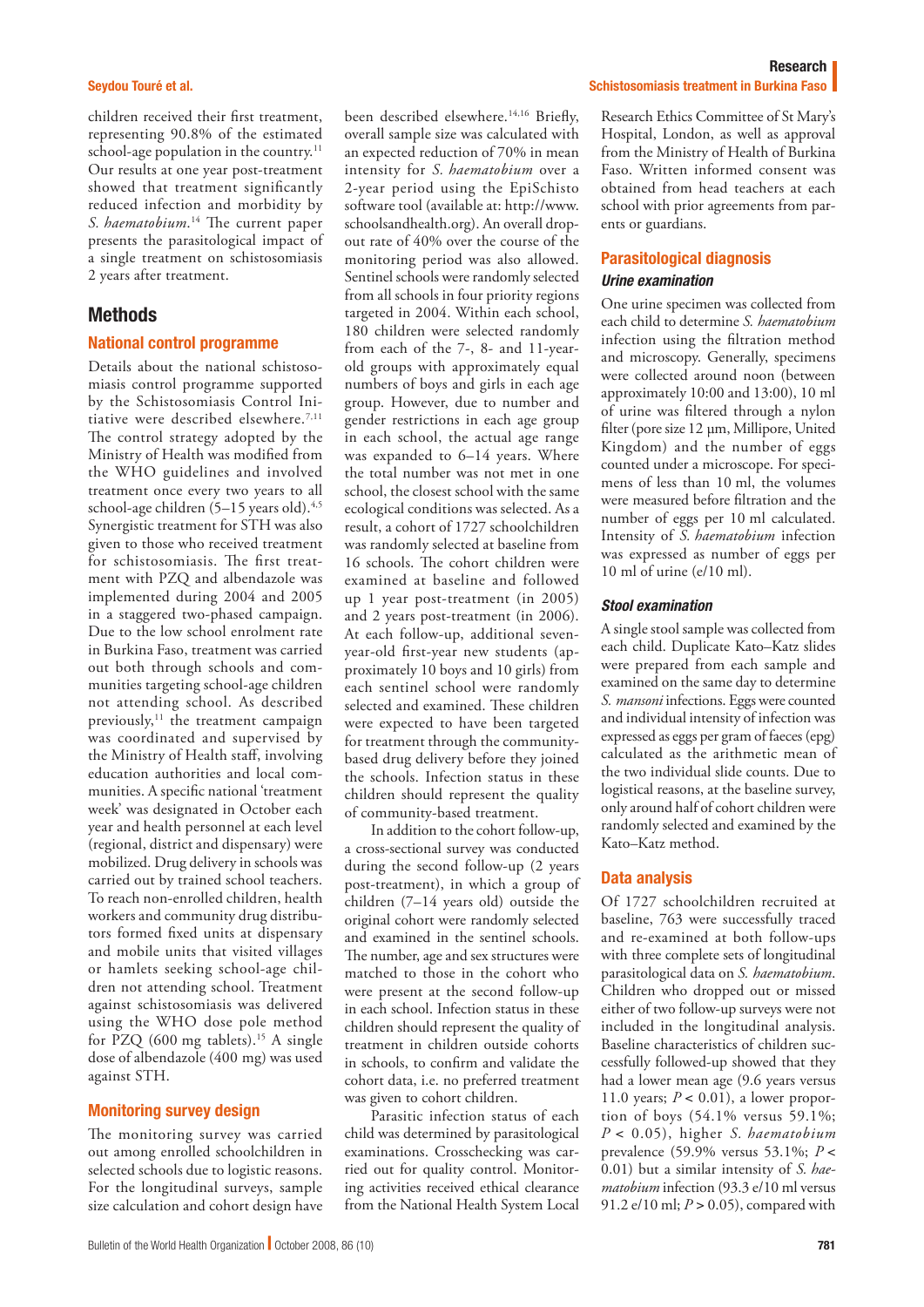#### Table 1. *Schistosoma haematobium* prevalence and intensity of infection in the longitudinal cohort children before and after treatment<sup>a</sup>

| <b>Variable</b>                   | <b>Baseline</b><br>(95% CI) | 1 year<br>post-treatment<br>(95% CI) | 2 years<br>post-treatment<br>(95% CI) | <b>Overall</b><br>reduction in % |
|-----------------------------------|-----------------------------|--------------------------------------|---------------------------------------|----------------------------------|
| Prevalence in %                   |                             |                                      |                                       |                                  |
| Overall prevalence $(n=763)$      | $59.6(56.2 - 63.1)$         | $6.2(4.5 - 7.9)$                     | $7.7(5.8-9.6)$                        | 87.1                             |
| <b>By region</b>                  |                             |                                      |                                       |                                  |
| Boucle du Mouhoun ( $n = 238$ )   | 48.3 (42.0-54.7)            | $8.4(4.9 - 11.9)$                    | $12.2(8.0-16.3)$                      | 74.7                             |
| Nord ( $n = 259$ )                | 53.7 (47.6-59.7)            | $0.8(0.0-1.8)$                       | $2.3(0.5-4.1)$                        | 95.7                             |
| Sahel ( $n = 199$ )               | 89.4 (85.2-93.7)            | $12.1 (7.5 - 16.6)$                  | $11.6(7.1 - 16.0)$                    | 87.0                             |
| Sud Ouest ( $n = 67$ )            | 34.3 (23.0-45.7)            | $1.5(0.0-4.4)$                       | $1.5(0.0-4.4)$                        | 95.6                             |
| By sex                            |                             |                                      |                                       |                                  |
| Boys $(n = 403)$                  | 64.3 (59.6-68.9)            | $7.7(5.1 - 10.3)$                    | 11.4 $(8.3 - 14.5)^{b}$               | 82.3                             |
| Girls $(n=360)$                   | 54.4 (49.3-59.6)            | $4.4(2.3-6.6)$                       | $3.6(1.7-5.6)$                        | 93.4                             |
| Intensity of infection in e/10 ml |                             |                                      |                                       |                                  |
| Overall mean $(n=763)$            | 94.2 (76.4-111.9)           | $1.0(0.2 - 1.9)$                     | 6.8 $(1.6 - 12.0)^{b}$                | 92.8                             |
| <b>By region</b>                  |                             |                                      |                                       |                                  |
| Boucle du Mouhoun ( $n = 238$ )   | 76.4 (52.9 - 100.0)         | $0.7(0.2 - 1.3)$                     | 19.2 $(2.7-35.6)^{b}$                 | 74.9                             |
| Nord ( $n = 259$ )                | 63.4 (38.7-88.2)            | $0.0(0.0-0.1)$                       | $0.8(0.0-1.7)$                        | 98.7                             |
| Sahel ( $n = 199$ )               | 167.7 (117.9-217.4)         | $3.0(0.0 - 6.1)$                     | $2.0(0.5-3.5)$                        | 98.8                             |
| Sud Ouest ( $n = 67$ )            | $57.7(11.5 - 103.9)$        | $0.1(0.0-0.1)$                       | $0.1(0.0-0.3)$                        | 99.8                             |
| By sex                            |                             |                                      |                                       |                                  |
| Boys $(n=403)$                    | 115.9 (91.0-140.8)          | $1.6(0.1 - 3.20)$                    | 12.1 $(2.4 - 21.8)^{b}$               | 89.6                             |
| Girls $(n=360)$                   | 69.9 (44.7-95.1)            | $0.3(0.1-0.6)$                       | $0.8(0.0-1.7)$                        | 98.9                             |

CI, confidence interval; e/10 ml, number of eggs per 10 ml urine.

a All data at 1 or 2 years post-treatment were significantly lower than at baseline (all *P* < 0.01).

<sup>b</sup>  $P$  < 0.05, significantly higher when compared with 1 year post-treatment.

those who had dropped out. Among 763 children, 322 had valid data entry for *S. mansoni* at all three surveys. These longitudinal data, together with crosssectional analysis of three sets of data from the 7-year-old children and two sets of data from the 7–14-year-olds, are presented in this paper. Baseline data from the original cohort, including those who dropped out during the follow-ups, served as the baseline data in the two cross-sectional analyses. Result tables together with 95% confidence intervals (CI) were obtained using software SAS version 9.1 (SAS Institute, Cary, NC, United States of America). Arithmetic mean intensity of infections was used in the analysis.17,18 For longitudinal cohort data the differences were tested using the McNemar's test for prevalence and the Wilcoxon signed rank-sum test for mean intensities. For cross-sectional analysis the  $\chi^2$ test was used to compare differences in prevalence and the Kruskal–Wallis test to compare differences in mean intensities.

# **Results**

# *S. haematobium* infection

# *Longitudinal cohort data*

Table 1 summarizes the parasitological results from 763 cohort children successfully examined at baseline, 1 year post-treatment and 2 years post-treatment. One round of mass PZQ treatment significantly reduced prevalence in the cohort children from 59.6% at baseline to 6.2% at 1 year post-treatment and, importantly, remained at 7.7% 2 years post-treatment, an overall 87.1% reduction over 2 years  $(P < 0.01)$ . The overall intensity of infection was significantly reduced from 94.2 e/10 ml at baseline to only 1.0 e/10 ml at 1 year post-treatment and 6.8 e/10 ml at 2 years post-treatment, an overall reduction of 92.8% over 2 years (*P* < 0.01). Significant reduction in both prevalence and intensity of infection was found in all four regions and in both boys and girls  $(P < 0.01)$ ; Table 1). Importantly, before treatment the proportion of heavy infections

 $(\geq 50 \text{ e}/10 \text{ ml})$  accounted for over 25% of the schoolchildren examined (Fig. 1). This decreased to just 0.4% at 1 year post-treatment and remained below 2% at 2 years post-treatment.

# *Cross-sectional data*

These data were compared with those of baseline children with the same ages (7–14 years old) in the original cohort before treatment. Two years after treatment, overall prevalence and intensity of *S. haematobium* infection were significantly lower than those at baseline by 77.4% and 80.3% respectively (*P* < 0.01). Significant reduction in both prevalence and intensity of infection was shown in all four regions and in both boys and girls (*P* < 0.01; Table 2). As in the cohort data, the proportion of heavy infections was reduced from 25% to just 3.2% (Fig. 2). However, these children outside the cohort did show a slightly higher prevalence and intensity of *S. haematobium* infection than those in the cohort as in Table 1 ( $P < 0.01$ ) at 2 years post-treatment.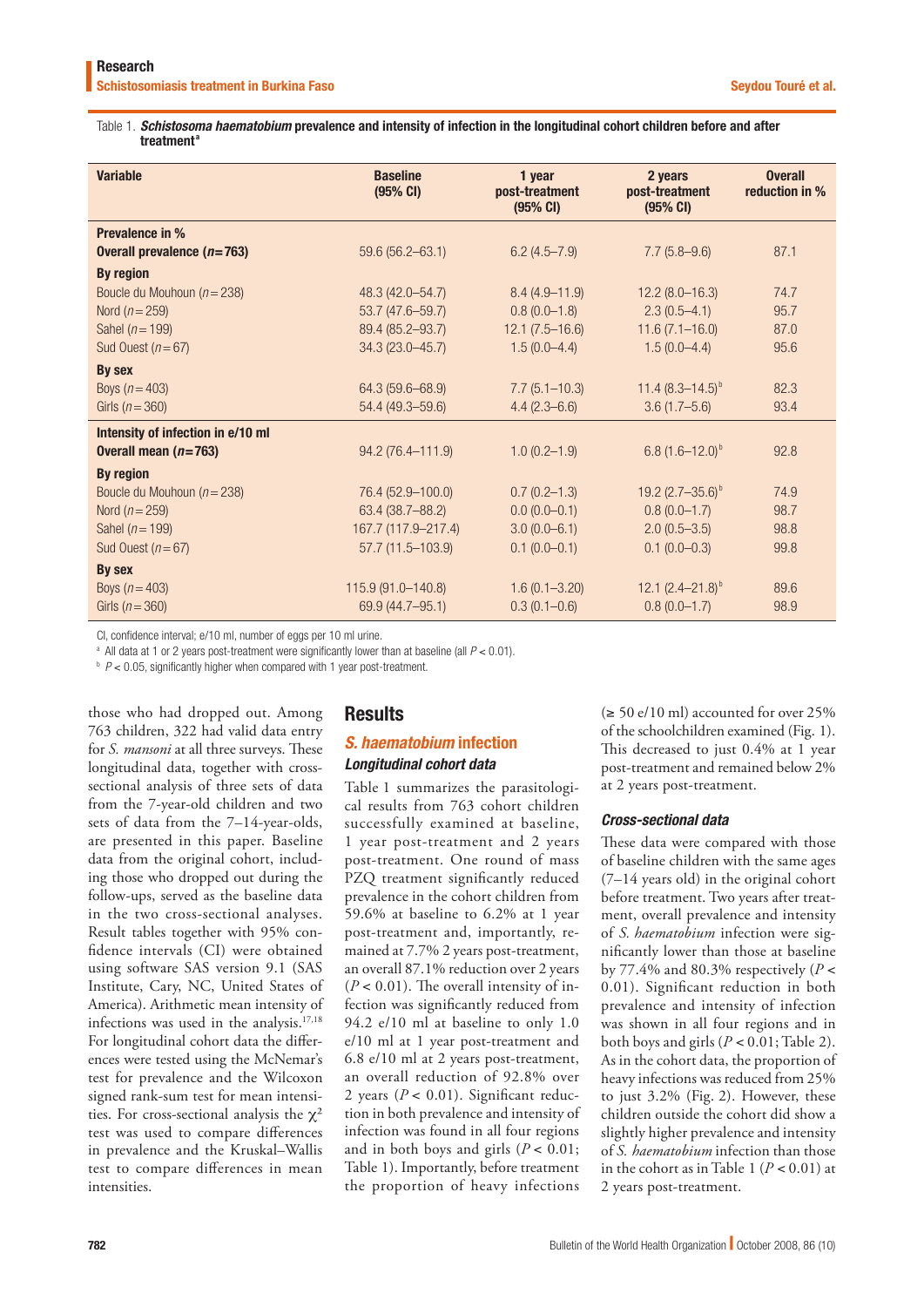#### Seydou Touré et al.

## *Comparison of 3-year data from the 7-year-old schoolchildren*

Only *S. haematobium* infection is presented here, as the infection level for other helminths was low. As in Table 3 (available at: [http://www.who.int/](http://www.who.int/bulletin/volumes/86/10/07-048694/en/index.html) [bulletin/volumes/86/10/07-048694/](http://www.who.int/bulletin/volumes/86/10/07-048694/en/index.html) [en/index.html\)](http://www.who.int/bulletin/volumes/86/10/07-048694/en/index.html), similar to the cohort data, 1 year after treatment overall both prevalence and intensity of *S. haematobium* infection in the 7-year-old children showed a dramatic reduction, by an average of 82.9% and 92.3% respectively  $(P < 0.01)$ . There was a significant uptrend in both overall prevalence and intensity of infection 2 years post-treatment compared with 1 year post-treatment  $(P < 0.01)$ , but the overall level of prevalence and intensity of infection was still far below the original level by 65.9% and 78.4% respectively  $(P < 0.01)$ . More importantly, the proportion of heavy infections  $(≥ 50 e/10 ml)$  remained lower at 2.5% 2 years later compared with 14% before treatment (Fig. 3). The trend in different regions and in both genders was generally similar with prevalence and intensity of infection post-treatment being significantly lower than at baseline  $(P < 0.01)$  except in the south-west (Sud Ouest) region. There, the boys showed a significant increase in both prevalence and intensity of infection 2 years post-treatment compared to one year post-treatment, while girls did not.





## *S. mansoni* infection *Longitudinal cohort data*

Parasitological results on *S. mansoni* infection in the longitudinal cohort children successfully examined at baseline and followed-up one year and two years post-treatment are summarized in Table 4 (available at: [http://www.who.](http://www.who.int/bulletin/volumes/86/10/07-048694/en/index.html) [int/bulletin/volumes/86/10/07-048694/](http://www.who.int/bulletin/volumes/86/10/07-048694/en/index.html) [en/index.html\)](http://www.who.int/bulletin/volumes/86/10/07-048694/en/index.html). *S. mansoni* infection was detected only in the Sud Ouest region in sentinel schools with prevalence of 13.6% and intensity of infection of 22.4 epg in the region. Two years after treatment these were significantly re-

Fig. 2. Changes in the category of intensity of *Schistosoma haematobium* infection in schoolchildren: cross-sectional data 2 years post-treatment (*n*=761) compared with baseline data (*n*=1644)



e/10 ml, number of eggs per 10 ml urine; N/A, not available.

duced to 1.5% and 2.9 epg respectively  $(P < 0.05)$ .

#### *Cross-sectional data*

In the cross-sectional data, *S. mansoni* infection was also shown only in the Sud Ouest region. In baseline children (7–14 years old) in the original cohort in this region, prevalence of *S. mansoni* infection was 14.2% (95% CI: 10.8–17.6;  $n = 408$ ) and intensity of infection was 23.0 epg (95% CI: 11.8–34.2; *n* = 408) before treatment. Two years after treatment, *S. mansoni* prevalence in this region was 7.6% (95% CI: 4.4–11.0;  $n = 248$ ) and intensity of infection was 16.5 epg (95% CI: 1.9–31.0; *n* = 248) (both  $P < 0.05$ ).

## **Discussion**

In line with previous findings,12 *S. haematobium* infection was found prevalent throughout cohort schools in the country with very high levels of infection in the north, particularly in the Sahel region where infection was nearly universal in some schools (details not shown), and a moderate level of infection in the Sud Ouest region. Although *S. haematobium* infection was relatively low in the Sud Ouest compared with other regions, *S. mansoni* infection was also found to be prevalent. Therefore, the combined prevalence of schistosomiasis was actually very high, reaching nearly 50% in the longitudinal data and more than 30% in the crosssectional data at baseline. The baseline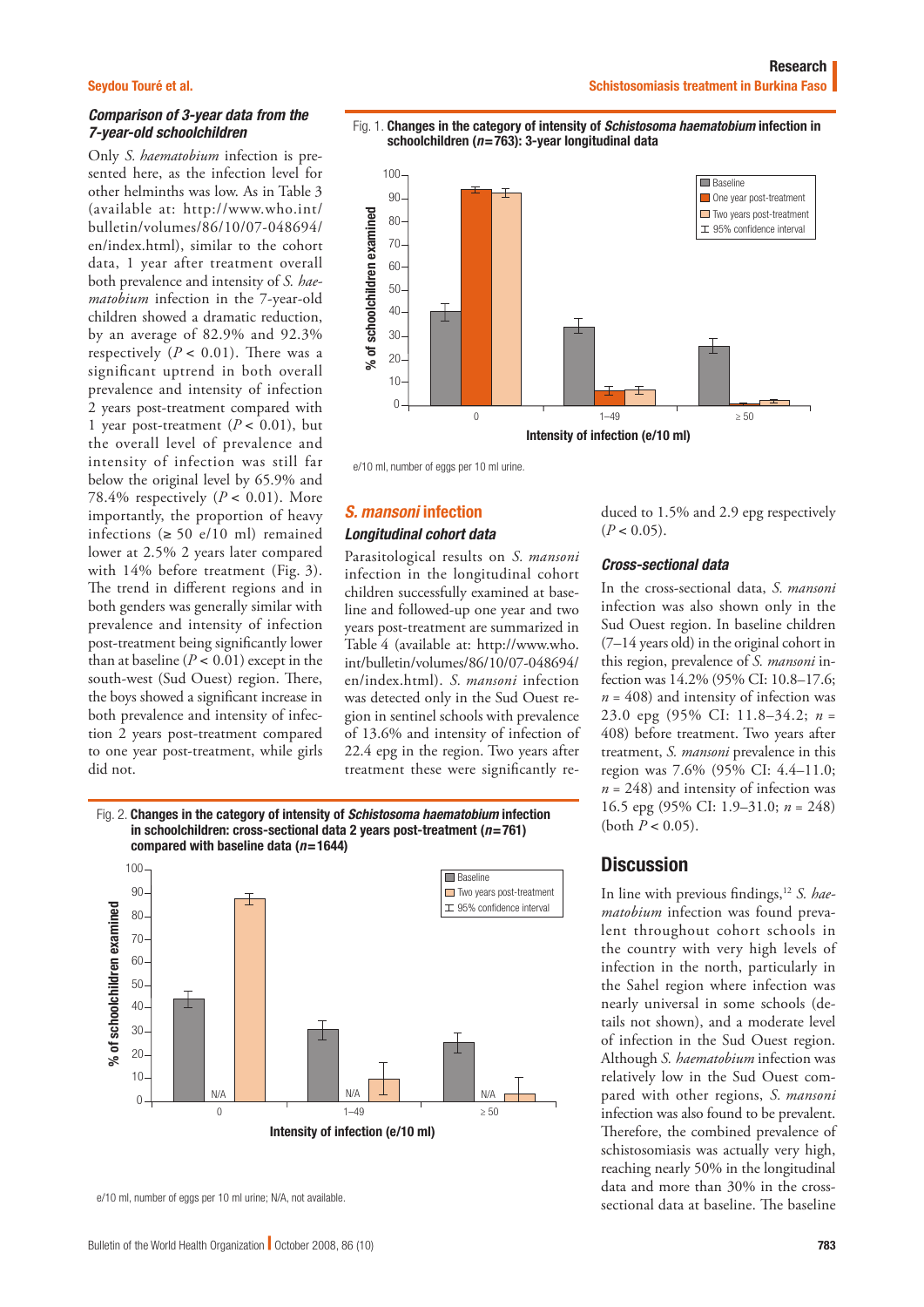#### Research

Schistosomiasis treatment in Burkina Faso Seydou Touré et al. Seydou Touré et al.

data confirmed the significant burden caused by schistosomiasis to school-age children in Burkina Faso. We also found universally low STH infections (data not shown). This may be due to the fact that the national control programme on lymphatic filariasis using albendazole and ivermectin started in 2001, and several rounds of treatment had already been implemented in some areas of the country.19,20

#### Impact of treatment

A single treatment significantly reduced S. *haematobium* infection in the country and kept it low for the following 2 years. Two years after treatment, prevalence of *S. haematobium* infection in schoolage children was still at a significantly lower level than at baseline and, more importantly, intensity of infection remained at a low level. The proportion of heavy infections was greatly reduced. This is particularly important as high intensity of *S. haematobium* infection has been shown to contribute to morbidity, including anaemia, in children.14 The reduction in prevalence and intensity of infection was confirmed by both longitudinal cohort follow-up and cross-sectional survey. In previous small-scale studies on *S. haematobium* control in eastern Africa, an annual treatment strategy was predominantly used, with varying results.<sup>21,22</sup> However, in western Africa, one study in the Niger showed that, 3 years after a single PZQ treatment, prevalence and intensity of *S. haematobium* infection remained significantly lower than at baseline.<sup>23,24</sup> In another study in Ghana, with one single PZQ treatment, intensity of *S. haematobium* infection was reduced by 80–99% 12 months after treatment and remained very low in two of three study areas 24 months after treatment.<sup>25</sup> Our results are in line with these studies, suggesting that a more spaced treatment strategy, as implemented in Burkina Faso, is highly effective on *S. haematobium* infections, even in highly-endemic areas. In addition, we also observed a significant reduction in *S. mansoni* infection during the 2 years after treatment.

One of the factors likely to have contributed to the great impact demonstrated in Burkina Faso is the high nationwide treatment coverage (over 90%) achieved in a relatively short space of time by the control programme.<sup>11</sup> Another factor is that 2004 was a very

Table 2. Cross-sectional analysis of *Schistosoma haematobium* infection in the 7–14-year-old schoolchildren before and after treatment

| <b>Variable</b>                   | <b>Baseline</b><br>(95% CI)         | 2 years<br>post-treatment<br>(95% CI) | <b>Overall</b><br>reduction<br>in % |
|-----------------------------------|-------------------------------------|---------------------------------------|-------------------------------------|
| <b>Prevalence in %</b>            |                                     |                                       |                                     |
| <b>Overall prevalence</b>         | 55.8 (53.4 - 58.2)<br>$(n = 1644)$  | 12.6 (10.2-15.0)<br>$(n = 761)$       | 77.4                                |
| <b>By region</b>                  |                                     |                                       |                                     |
| Boucle du Mouhoun                 | 58.6 (53.8-63.3)<br>$(n = 413)$     | 15.8 (11.7-20.0)<br>$(n = 297)$       | 73.0                                |
| <b>Nord</b>                       | $61.2(56.5 - 65.8)$<br>$(n = 417)$  | $2.0(0.0-4.8)$<br>$(n = 99)$          | 96.7                                |
| Sahel                             | 84.2 (80.7-87.7)<br>$(n = 412)$     | 30.0 (21.8-38.2)<br>$(n = 120)$       | 64.4                                |
| <b>Sud Ouest</b>                  | 18.4 (14.6-22.2)<br>$(n = 402)$     | $4.5(1.9 - 7.1)$<br>$(n = 245)$       | 75.5                                |
| By sex                            |                                     |                                       |                                     |
| <b>Boys</b>                       | 59.8 (56.7-63.0)<br>$(n = 936)$     | 16.5 (12.9-20.1)<br>$(n = 406)$       | 72.4                                |
| Girls                             | 50.6 (46.9-54.2)<br>$(n = 708)$     | $8.2(5.3 - 11.0)$<br>$(n = 355)$      | 83.8                                |
| Intensity of infection in e/10 ml |                                     |                                       |                                     |
| <b>Overall mean</b>               | 91.3 (80.0-102.7)<br>$(n = 1644)$   | 18.0 (9.4-26.6)<br>$(n = 761)$        | 80.3                                |
| <b>By region</b>                  |                                     |                                       |                                     |
| Boucle du Mouhoun                 | 106.7 (86.0-127.5)<br>$(n = 413)$   | 37.4 (16.9-58.0)<br>$(n = 297)$       | 64.9                                |
| Nord                              | $91.0(67.3 - 114.6)$<br>$(n = 417)$ | $0.1(0.0-0.2)$<br>$(n = 99)$          | 99.9                                |
| Sahel                             | 126.9 (99.3-154.4)<br>$(n = 412)$   | 14.5 (0.0-31.2)<br>$(n = 120)$        | 88.6                                |
| <b>Sud Ouest</b>                  | 39.4 (22.8-56.1)<br>$(n = 402)$     | $3.4(0.0 - 7.3)$<br>$(n = 245)$       | 91.4                                |
| <b>By sex</b>                     |                                     |                                       |                                     |
| <b>Boys</b>                       | 111.8 (95.6-128.1)<br>$(n = 936)$   | 26.8 (12.3-41.3)<br>$(n = 406)$       | 76.0                                |
| Girls                             | 64.2 (49.1-79.3)<br>$(n = 708)$     | $7.9(0.0 - 15.8)$<br>$(n = 355)$      | 87.7                                |

CI, confidence interval; e/10 ml, number of eggs per 10 ml urine; *n*, sample size in the group.

dry year and treatment was delivered in the dry season. These two important factors together may have helped to reduce transmission<sup>26</sup> and, therefore, should be considered when implementing a national control programme in other sub-Saharan countries to maximize the treatment impact. Nevertheless, the general uptrend of the prevalence and intensity of *S. haematobium* infection shown 2 years post-treatment, compared with 1 year post-treatment, could also signal a potential rebound of *S. haematobium* infection should drug distribution be interrupted. This therefore highlights the importance of

continued effort in monitoring disease transmission and of repeated treatment when and where necessary.

Throughout the 2 years, the dropout rate of cohort children was high, particularly in the Sud Ouest region where very few original cohort children were traced and re-examined at both follow-ups. One of the main reasons for the loss of cohort children was family migration, which is very common in the country and particularly in this region (Seydou Touré, personal observation). Another of the main reasons was that a proportion of the original cohort (older age groups) had naturally progressed to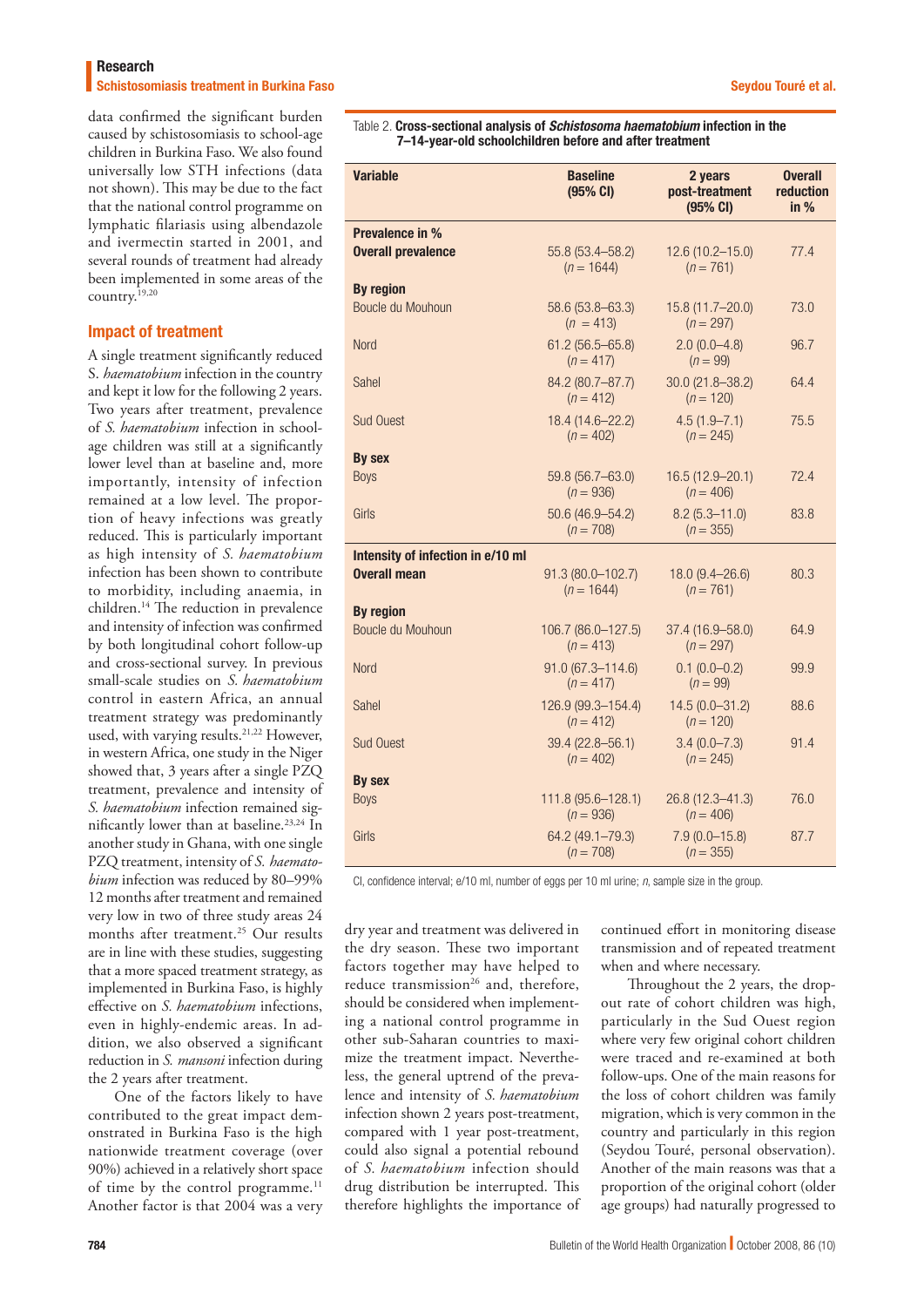secondary schools over the study period. High drop-out is indeed a relatively common problem in the monitoring activities of our programmes in sub-Saharan Africa.

#### Treatment strategy

Unlike in Uganda,<sup>9,10</sup> a biennial treatment of school-age children (5–15 years old) through school-based and community-based drug deliveries was implemented in Burkina Faso. This decision was based on previous experience with *S. haematobium* in western Africa23–25 and on the fact that the ongoing monitoring and evaluation activities showed a low level of infection 1 year post-treatment.14 Current results, together with previous findings by others,23–25 suggest that the WHO-recommended treatment strategies on urinary schistosomiasis should be adopted with some degree of flexibility according to different epidemiological and geographical settings. Provided that coverage is high and is implemented in a dry season, treatment once every two years may be sufficient, even in highly-endemic regions such as Sahel and Boucle du Mouhoun, and in less endemic regions perhaps treatment every three or more years could equally prove sufficient. It is however more difficult to make inferences on the appropriate interval of treatment on intestinal schistosomiasis from the current data because of the relatively small number of individuals with such infection enrolled in our survey, and the lower levels of infection registered. Our study also suggests that monitoring and evaluation is a crucial component of the national control programme for finetuning a treatment strategy according to national and local epidemiological conditions.

Previous analysis has shown that in Burkina Faso, the total costs per child treated against schistosomiasis and STH, including drug and delivery, was





e/10 ml, number of eggs per 10 ml urine.

US\$ 0.32.<sup>11</sup> A possible further reduction of treatment frequency for urinary schistosomiasis, where applicable, is expected to further reduce the overall costs of the control activities. The current national control programme in Burkina Faso has recently entered a new phase – integrated control of neglected tropical diseases.27,28 The next rounds of treatment are planned to be delivered in an integrated manner to include schistosomiasis, STH, lymphatic filariasis, onchocerciasis and trachoma.<sup>5</sup> In this framework, the best way to tackle schistosomiasis is being assessed. Treatment with reduced frequency plus integrated control strategies may significantly increase the sustainability of national control programmes in Burkina Faso and in the rest of sub-Saharan Africa.

## Conclusion

This study showed that a significant impact on urinary schistosomiasis was achieved by biennial distribution

of PZQ with high coverage rates in Burkina Faso. We demonstrated, for the first time on a national scale, that such treatment frequency can be successfully applied to control urinary schistosomiasis in sub-Saharan Africa. This may provide a cost-effective treatment strategy for similar national schistosomiasis control programmes in resource-limited settings.

#### Acknowledgements

We thank all the staff at the Programme National de Lutte contre la Schistosomiase et les Vers Intestinaux, Ministère de la Santé, Burkina Faso, and Ruairidh Crawford for his data analysis during his student project.

Funding: The Schistosomiasis Control Initiative is sponsored by the Bill and Melinda Gates Foundation, which had no role in study design, data collection and analysis, decision to publish, or preparation of the manuscript.

Competing interests: None declared.

#### Résumé

# Impact à deux ans d'un traitement unique par le praziquantel sur l'infestation par des schistosomiale dans le cadre du programme national de lutte contre la schistosomiase du Burkina Faso

Objectif Evaluer l'impact sur la schistosomiase du traitement biennal contre la schistosomiase par le praziquantel (PZQ) chez les enfants d'âge scolaire du Burkina Faso, premier pays ayant obtenu une couverture nationale totale par ce traitement de plus de 90 % de la population d'âge scolaire.

Méthodes Une cohorte de 1727 écoliers (6-14 ans) a été suivie à

intervalles d'un an, à travers une enquête longitudinale. D'autres groupes d'écoliers ont été suivis dans le cadre d'enquêtes transversales. Des examens parasitologiques, visant à mettre en évidence *Schistosoma haematobium* et *Schistosoma mansoni*, ont été pratiqués. La prévalence et l'intensité de l'infestation avant et après le traitement ont également été analysées.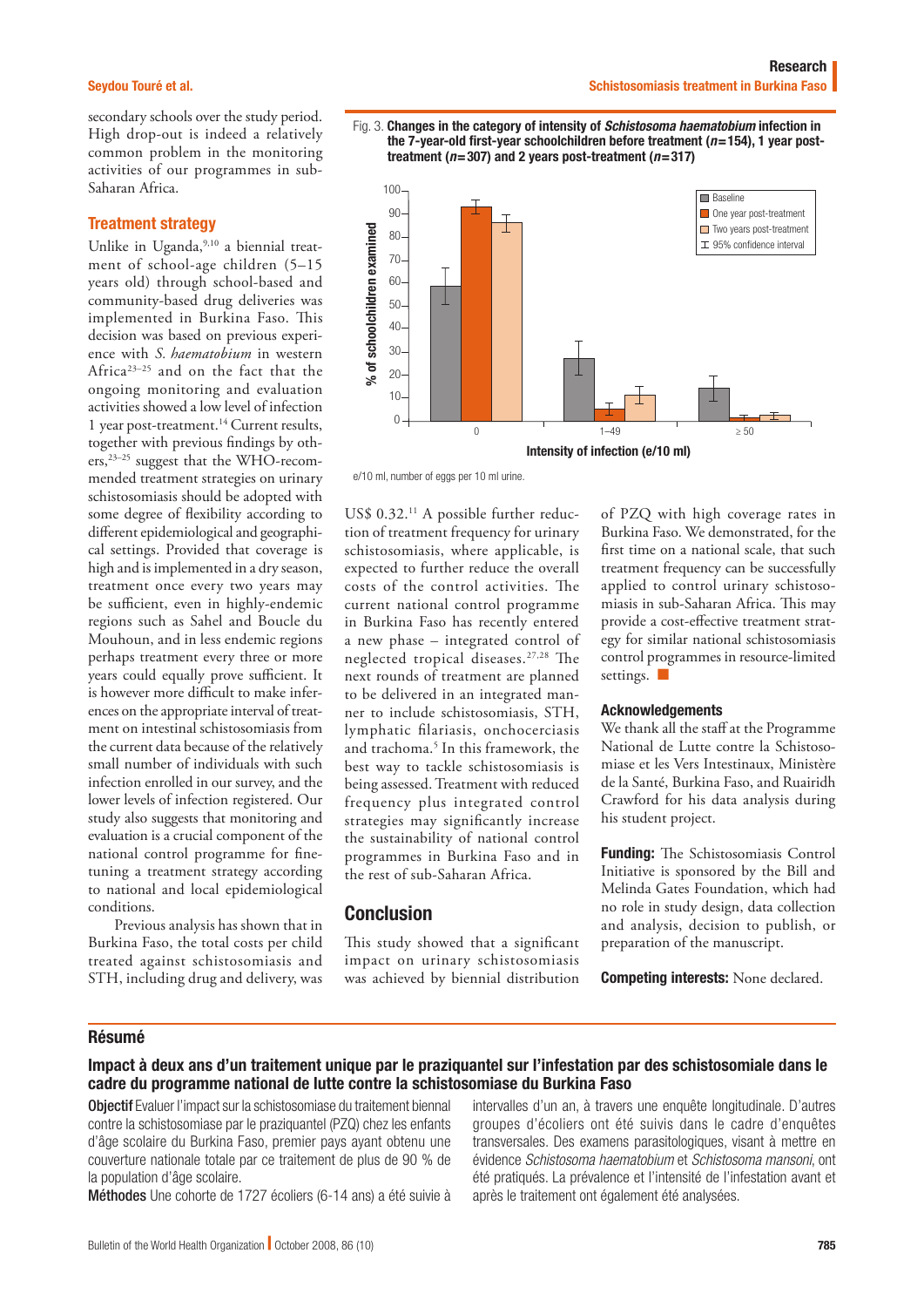## Research

## Schistosomiasis treatment in Burkina Faso Seydou Touré et al. Seydou Touré et al.

Résultats Les données collectées pour la cohorte longitudinale montrent qu'une tournée unique de traitement par le PZQ a permis de réduire la prévalence de l'infestation par *S. haematobium* de 87 % (baisse considérable de 59,6 % à 7,7 %) et l'intensité de cette infestation de 92,8 % (baisse de 94,2 à 6,8 œufs/10 ml d'urine) deux ans après le traitement. Cet effet sur l'infestation a été confirmé par une enquête transversale réalisée 2 ans également après le traitement. Point important : la proportion d'enfants d'âge scolaire lourdement infestés par *S. haematobium* est tombée de près de 25 % avant le traitement à environ 2-3 % deux ans après celui-ci. Des comparaisons transversales chez les enfants de 7 ans en première année d'école primaire, ayant reçu le traitement par le biais des systèmes de délivrance communautaires, ont mis en évidence une diminution à la fois de la prévalence (65,9 %) et de l'intensité (78,4 %) de l'infestation par *S. haematobium* deux ans après le traitement unique. Ces comparaisons relevaient aussi une baisse conséquente de l'infestation par *S. mansoni*.

Conclusion Une diminution importante et durable de l'infestation par *S. haematobium* a été obtenue par un traitement biennal des enfants d'âge scolaire au Burkina Faso. Cette démarche pourrait constituer une stratégie de traitement d'un bon rapport coût/ efficacité pour d'autres programmes nationaux analogues de lutte contre la schistosomiase en Afrique sub-saharienne.

#### Resumen

## Impacto en la esquistosomiasis al cabo de dos años de un solo tratamiento con prazicuantel en el programa nacional contra esa infección en Burkina Faso

Objetivo Evaluar el impacto en la esquistosomiasis a los dos años del tratamiento bienal con prazicuantel (PZQ) en una población de niños en edad escolar en Burkina Faso, el primer país que logró la plena cobertura nacional tratando a más del 90% de la población en edad escolar.

Métodos Se realizó un estudio longitudinal para seguir la evolución de una cohorte de 1727 escolares (6-14 años) a intervalos de un año. Se sometió también a seguimiento a otros grupos de escolares mediante encuestas transversales. Se realizaron exámenes parasitológicos para detectar la presencia de *Schistosoma haematobium* y *Schistosoma mansoni*, determinándose la prevalencia e intensidad de la infección antes y después del tratamiento.

Resultados Los datos de la cohorte longitudinal muestran que, transcurridos dos años, una sola ronda de tratamiento con PZQ había reducido considerablemente la prevalencia -un 87% (de 59,6% a 7,7%)- e intensidad -92,8% (de 94,2 a 6,8 huevos/10 ml de orina)- de la infección por *S. haematobium*. El impacto en la infección se vio confirmado también por una encuesta transversal realizada a los 2 años del tratamiento. Un dato importante es que la proporción de niños en edad escolar con infección seria disminuyó de aproximadamente un 25% antes del tratamiento a un 2%-3% a los 2 años del mismo. La comparación transversal del estado de infección por *S. haematobium* entre niños de 7 años en su primer año de escolaridad, que recibieron tratamiento gracias a un sistema de suministro de medicamentos basado en la comunidad, también puso de relieve una reducción importante tanto de la prevalencia (65,9%) como de la intensidad (78,4%) de la infección por *S. haematobium* dos años después del tratamiento único. También se logró reducir de forma notable la infección por *S. mansoni*. Conclusión El tratamiento bienal de los niños en edad escolar en Burkina Faso logró reducir considerablemente y de forma sostenida la infección por *S. haematobium*. Esto brindaría una estrategia de tratamiento costoeficaz para otros programas nacionales similares de control de la esquistosomiasis en el África subsahariana.

# **ملخص**

# **تأثري املعالجة بالربازيكوانتيل وحده ملدة عامني عىل العدوى بداء البلهارسيات يف ظل الربنامج الوطني للمكافحة يف بوركينا فاسو**

ا**لغرض:** تقييم تأثير معالجة الأطفال في سن المدارس المصابن بالبلهارسيا لمدة عامني باستخدام الربازيكوانتيل يف بوركينا فاسو، وهو أول بلد يحرز التغطية الوطنية الكاملة معالجة ما يربو على 90% من الأطفال في سن المدارس. **الطريقة:** ُ رِصَد ْت مجموعة أترابية قوامها 1727 من األطفال يف سن املدارس )بأعامر 6 – 14 عاماً َ ( عىل فرتات سنوية من خالل مسح طوالين. ورَصَد ْت مسوحاتٌ متعددةُ القطاعات مجموعات إضافيةً من أطفال المدارس. وتم إجراء اختبارات للطفيليات لكشف البلهارسيات الدموية والبلهارسيات َّ املنسونية، وتحليل معدل انتشار العدوى وشدتها قبل املعالجة وبعدها.

**املوجودات:** أظهرت املعطيات الخاصة باملجموعة األترابية الطوالنية أن دورة واحدة للمعالجة باستخدام البرازيكوانتيل قد قَلَّصت معدَّل انتشار الإصابة بالبلهارسيا الدموية بنحو 87% (من 59.6% إلى 7.7%)، وخفضت شدتها بنحو 92.8% (من 94.2 إلى 6.8 بيضة/10 مل من البول) بعد مضى عامن من المعالجة. كما تأكد التأثير على الإصابة من خلال المسح المتعدد

القطاعات بعد مضي عامين من المعالجة. وما يهمنا، أن نسبة الأطفال في سن املدارس املصابني بالعدوى الثقيلة بالبلهارسية الدموية، انخفضت من %25 قبل املعالجة إىل نحو 2 – %3 بعد ميض عامني من املعالجة. كام أظهرت املقارنة املتعددة القطاعات إلصابة األطفال يف سن السابعة بالبلهارسيات الدموية في أول عام لهم في المدارس، والذين تلقوا المعالجة من خلال الإيتاء المجتمعي للأدوية، انخفاضاً كبيراً في كلِّ من معدل الانتشار (65.9%) وشدة العدوى بداء البلهارسيا الدموية (78.4%) بعد مضى عامن على المعالجة بالبرازيكوانتيل وحده. كما أُحْرِزَ أيضاً انخفاضٌ كبيرٌ في معدل العدوى بداء ُ<br>ا البلهارسيات المنسونية.<br>**الاستنتاج:** أحرزت معالجةُ الأطفال في سن المدارس لمدة عامين انخفاضاً كبيراً

ومستمراً يف معدل اإلصابة بالبلهارسيات الدموية يف بوركينا فاسو. وقد يطرح هذا الإنجاز استراتيجية معالجة فعالة لقاء التكاليف للبرامج الوطنية المماثلة ملكافحة داء البلهارسيات يف البلدان الواقعة جنوب الصحراء األفريقية.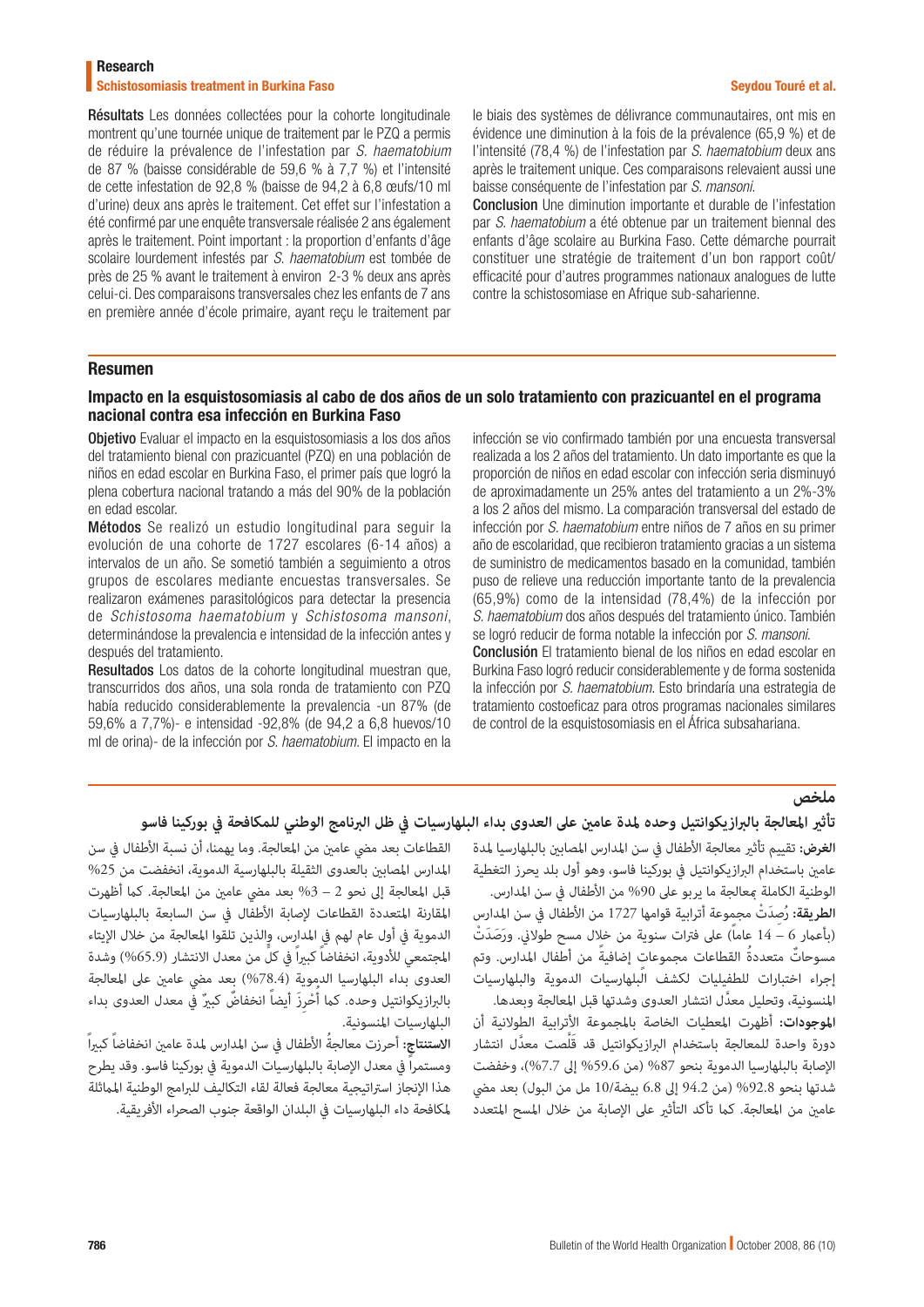## **References**

- 1. Chitsulo L, Engels D, Montresor A, Savioli L. The global status of schistosomiasis and its control. *Acta Trop* 2000;77:41-51. [PMID:10996119](http://www.ncbi.nlm.nih.gov/sites/entrez?cmd=Retrieve&db=PubMed&list_uids=10996119&dopt=Abstract) [doi:10.1016/S0001-706X\(00\)00122-4](http://dx.doi.org/10.1016/S0001-706X(00)00122-4)
- 2. van der Werf MJ, de Vlas SJ, Brooker S, Looman CW, Nagelkerke NJ, Habbema JD, et al. Quantification of clinical morbidity associated with schistosome infection in sub-Saharan Africa. *Acta Trop* 2003;86:125-39. [PMID:12745133](http://www.ncbi.nlm.nih.gov/sites/entrez?cmd=Retrieve&db=PubMed&list_uids=12745133&dopt=Abstract) [doi:10.1016/S0001-706X\(03\)00029-9](http://dx.doi.org/10.1016/S0001-706X(03)00029-9)
- 3. Steinmann P, Keiser J, Bos R, Tanner M, Utzinger J. Schistosomiasis and water resources development: systematic review, meta-analysis, and estimates of people at risk. *Lancet Infect Dis* 2006;6:411-25. [PMID:16790382](http://www.ncbi.nlm.nih.gov/sites/entrez?cmd=Retrieve&db=PubMed&list_uids=16790382&dopt=Abstract) [doi:10.1016/S1473-3099\(06\)70521-7](http://dx.doi.org/10.1016/S1473-3099(06)70521-7)
- 4. *Prevention and control of schistosomiasis and soil-transmitted helminthiasis*. Report of a WHO expert committee. Geneva: WHO; 2002 (WHO Technical Report Series No. 912). pp. 1-57.
- 5. *Preventive chemotherapy in human helminthiasis*. Geneva: WHO; 2006.
- 6. Fenwick A. New initiatives against Africa's worms. *Trans R Soc Trop Med Hyg* 2006;100:200-7. [PMID:16343572](http://www.ncbi.nlm.nih.gov/sites/entrez?cmd=Retrieve&db=PubMed&list_uids=16343572&dopt=Abstract) [doi:10.1016/j.trstmh.2005.03.014](http://dx.doi.org/10.1016/j.trstmh.2005.03.014)
- 7. Garba A, Toure S, Dembele R, Bosque-Oliva E, Fenwick A. Implementation of national schistosomiasis control programmes in West Africa. *Trends Parasitol* 2006;22:322-6. [PMID:16690357](http://www.ncbi.nlm.nih.gov/sites/entrez?cmd=Retrieve&db=PubMed&list_uids=16690357&dopt=Abstract) [doi:10.1016/j.pt.2006.04.007](http://dx.doi.org/10.1016/j.pt.2006.04.007)
- 8. Kabatereine NB, Fleming FM, Nyandindi U, Mwanza JC, Blair L. The control of schistosomiasis and soil-transmitted helminths in East Africa. *Trends Parasitol* 2006;22:332-9. [PMID:16713357](http://www.ncbi.nlm.nih.gov/sites/entrez?cmd=Retrieve&db=PubMed&list_uids=16713357&dopt=Abstract) [doi:10.1016/j.pt.2006.05.001](http://dx.doi.org/10.1016/j.pt.2006.05.001)
- 9. Kabatereine NB, Brooker S, Koukounari A, Kazibwe F, Tukahebwa EM, Fleming FM, et al. Impact of a national helminth control programme on infection and morbidity in Ugandan schoolchildren. *Bull World Health Organ* 2007;85:91-9. [PMID:17308729](http://www.ncbi.nlm.nih.gov/sites/entrez?cmd=Retrieve&db=PubMed&list_uids=17308729&dopt=Abstract) [doi:10.2471/BLT.06.030353](http://dx.doi.org/10.2471/BLT.06.030353)
- 10. Zhang Y, Koukounari A, Kabatereine N, Fleming F, Kazibwe F, Tukahebwa E, et al. Parasitological impact of two-year preventive chemotherapy on schistosomiasis and soil-transmitted helminthiasis in Uganda. *BMC Med* 2007;5:27. [PMID:17767713](http://www.ncbi.nlm.nih.gov/sites/entrez?cmd=Retrieve&db=PubMed&list_uids=17767713&dopt=Abstract) [doi:10.1186/1741-7015-5-27](http://dx.doi.org/10.1186/1741-7015-5-27)
- 11. Gabrielli AF, Toure S, Sellin B, Sellin E, Ky C, Ouedraogo H, et al. A combined school- and community-based campaign targeting all school-age children of Burkina Faso against schistosomiasis and soil-transmitted helminthiasis: performance, financial costs and implications for sustainability. *Acta Trop* 2006;99:234-42. [PMID:16997268](http://www.ncbi.nlm.nih.gov/sites/entrez?cmd=Retrieve&db=PubMed&list_uids=16997268&dopt=Abstract) [doi:10.1016/j.actatropica.2006.08.008](http://dx.doi.org/10.1016/j.actatropica.2006.08.008)
- 12. Poda JN, Traore A, Sondo BK. Schistosomiasis endemic in Burkina Faso. *Bull Soc Pathol Exot* 2004;97:47-52. [PMID:15104159](http://www.ncbi.nlm.nih.gov/sites/entrez?cmd=Retrieve&db=PubMed&list_uids=15104159&dopt=Abstract)
- 13. Sellin B, Simonkovich E, Sellin E, Rey JL, Mouchet F. Course of urinary schistosomiasis over 3 consecutive years after treatment with metrifonate in a dry savanna village in Upper Volta. *Med Trop (Mars)* 1984;44:357-9. [PMID:6542966](http://www.ncbi.nlm.nih.gov/pubmed/6542966)
- 14. Koukounari A, Gabrielli AF, Touré S, Bosqué-Oliva E, Zhang Y, Sellin B, et al. *Schistosoma haematobium* infection and morbidity before and after large-scale administration of praziquantel in Burkina Faso. *J Infect Dis* 2007;196:659-69. [PMID:17674306](http://www.ncbi.nlm.nih.gov/sites/entrez?cmd=Retrieve&db=PubMed&list_uids=17674306&dopt=Abstract) [doi:10.1086/520515](http://dx.doi.org/10.1086/520515)
- 15. Montresor A, Engels D, Chitsulo L, Bundy DAP, Brooker S, Savioli L. Development and validation of a "tablet pole" for the administration of praziquantel in sub-Saharan Africa. *Trans R Soc Trop Med Hyg* 2001;95:542-4. [PMID:11706670](http://www.ncbi.nlm.nih.gov/sites/entrez?cmd=Retrieve&db=PubMed&list_uids=11706670&dopt=Abstract) [doi:10.1016/S0035-9203\(01\)90034-3](http://dx.doi.org/10.1016/S0035-9203(01)90034-3)
- 16. Brooker S, Whawell S, Kabatereine NB, Fenwick A, Anderson RM. Evaluating the epidemiological impact of national control programs for helminths. *Trends Parasitol* 2004;20:537-45. [PMID:15471706](http://www.ncbi.nlm.nih.gov/sites/entrez?cmd=Retrieve&db=PubMed&list_uids=15471706&dopt=Abstract) [doi:10.1016/j.pt.2004.08.012](http://dx.doi.org/10.1016/j.pt.2004.08.012)
- 17. Fulford AJ. Dispersion and bias: can we trust geometric means? *Parasitol Today* 1994;10:446-8. [PMID:15275533](http://www.ncbi.nlm.nih.gov/sites/entrez?cmd=Retrieve&db=PubMed&list_uids=15275533&dopt=Abstract) [doi:10.1016/0169-](http://dx.doi.org/10.1016/0169-4758(94)90181-3) [4758\(94\)90181-3](http://dx.doi.org/10.1016/0169-4758(94)90181-3)
- 18. Montresor A. Arithmetic or geometric means of eggs per gram are not appropriate indicators to estimate the impact of control measures in helminth infections. *Trans R Soc Trop Med Hyg* 2007;101:773-6. [PMID:17544470](http://www.ncbi.nlm.nih.gov/sites/entrez?cmd=Retrieve&db=PubMed&list_uids=17544470&dopt=Abstract) [doi:10.1016/j.trstmh.2007.04.008](http://dx.doi.org/10.1016/j.trstmh.2007.04.008)
- 19. Molyneux DH, Bradley M, Hoerauf A, Kyelem D, Taylor MJ. Mass drug treatment for lymphatic filariasis and onchocerciasis. *Trends Parasitol* 2003;19:516-22. [PMID:14580963](http://www.ncbi.nlm.nih.gov/sites/entrez?cmd=Retrieve&db=PubMed&list_uids=14580963&dopt=Abstract) [doi:10.1016/j.pt.2003.09.004](http://dx.doi.org/10.1016/j.pt.2003.09.004)
- 20. *Burkina Faso*. Global Alliance to Eliminate Lymphatic Filariasis. Available from: [http://www.filariasis.org/resources/burkina\\_faso.htm](http://www.filariasis.org/resources/burkina_faso.htm) [accessed on 20 August 2008].
- 21. Magnussen P. Treatment and re-treatment strategies for schistosomiasis control in different epidemiological settings: a review of 10 years' experiences. *Acta Trop* 2003;86:243-54. [PMID:12745141](http://www.ncbi.nlm.nih.gov/sites/entrez?cmd=Retrieve&db=PubMed&list_uids=12745141&dopt=Abstract) [doi:10.1016/](http://dx.doi.org/10.1016/S0001-706X(03)00045-7) [S0001-706X\(03\)00045-7](http://dx.doi.org/10.1016/S0001-706X(03)00045-7)
- 22. Satayathum SA, Muchiri EM, Ouma JH, Whalen CC, King CH. Factors affecting infection or reinfection with *Schistosoma haematobium* in coastal Kenya: survival analysis during a nine-year, school-based treatment program. *Am J Trop Med Hyg* 2006;75:83-92. [PMID:16837713](http://www.ncbi.nlm.nih.gov/sites/entrez?cmd=Retrieve&db=PubMed&list_uids=16837713&dopt=Abstract)
- 23. Campagne G, Garba A, Barkire H, Vera C, Sidiki A, Chippaux JP. Continued ultrasonic follow-up of children infected with *Schistosoma haematobium* after treatment with praziquantel. *Trop Med Int Health* 2001;6:24-30. [PMID:11263461](http://www.ncbi.nlm.nih.gov/sites/entrez?cmd=Retrieve&db=PubMed&list_uids=11263461&dopt=Abstract) [doi:10.1046/j.1365-3156.2001.00660.x](http://dx.doi.org/10.1046/j.1365-3156.2001.00660.x)
- 24. Garba A, Campagne G, Tassie JM, Barkire A, Vera C, Sellin B, et al. Long-term impact of a mass treatment by praziquantel on morbidity due to *Schistosoma haematobium* in two hyperendemic villages of Niger. *Bull Soc Pathol Exot* 2004;97:7-11. [PMID:15104149](http://www.ncbi.nlm.nih.gov/sites/entrez?cmd=Retrieve&db=PubMed&list_uids=15104149&dopt=Abstract)
- 25. Nsowah-Nuamah NN, Aryeetey ME, Jolayemi ET, Wagatsuma Y, Mensah G, Dontwi IK, et al. Predicting the timing of second praziquantel treatment and its effect on reduction of egg counts in southern Ghana. *Acta Trop* 2004;90:263-70. [PMID:15099813](http://www.ncbi.nlm.nih.gov/sites/entrez?cmd=Retrieve&db=PubMed&list_uids=15099813&dopt=Abstract) [doi:10.1016/j.actatropica.2002.03.001](http://dx.doi.org/10.1016/j.actatropica.2002.03.001)
- 26. Gurarie D, King CH. Heterogeneous model of schistosomiasis transmission and long-term control: the combined influence of spatial variation and age-dependent factors on optimal allocation of drug therapy. *Parasitology* 2005;130:49-65. [PMID:15700757](http://www.ncbi.nlm.nih.gov/sites/entrez?cmd=Retrieve&db=PubMed&list_uids=15700757&dopt=Abstract) [doi:10.1017/S0031182004006341](http://dx.doi.org/10.1017/S0031182004006341)
- 27. Molyneux DH, Hotez PJ, Fenwick A. "Rapid-impact interventions": how a policy of integrated control for Africa's neglected tropical diseases could benefit the poor. *PLoS Med* 2005;2:e336. [PMID:16212468](http://www.ncbi.nlm.nih.gov/sites/entrez?cmd=Retrieve&db=PubMed&list_uids=16212468&dopt=Abstract) [doi:10.1371/](http://dx.doi.org/10.1371/journal.pmed.0020336) [journal.pmed.0020336](http://dx.doi.org/10.1371/journal.pmed.0020336)
- 28. Hotez PJ, Molyneux DH, Fenwick A, Kumaresan J, Sachs SE, Sachs JD, et al. Control of neglected tropical diseases. *N Engl J Med* 2007;357:1018-27. [PMID:17804846](http://www.ncbi.nlm.nih.gov/sites/entrez?cmd=Retrieve&db=PubMed&list_uids=17804846&dopt=Abstract) [doi:10.1056/NEJMra064142](http://dx.doi.org/10.1056/NEJMra064142)